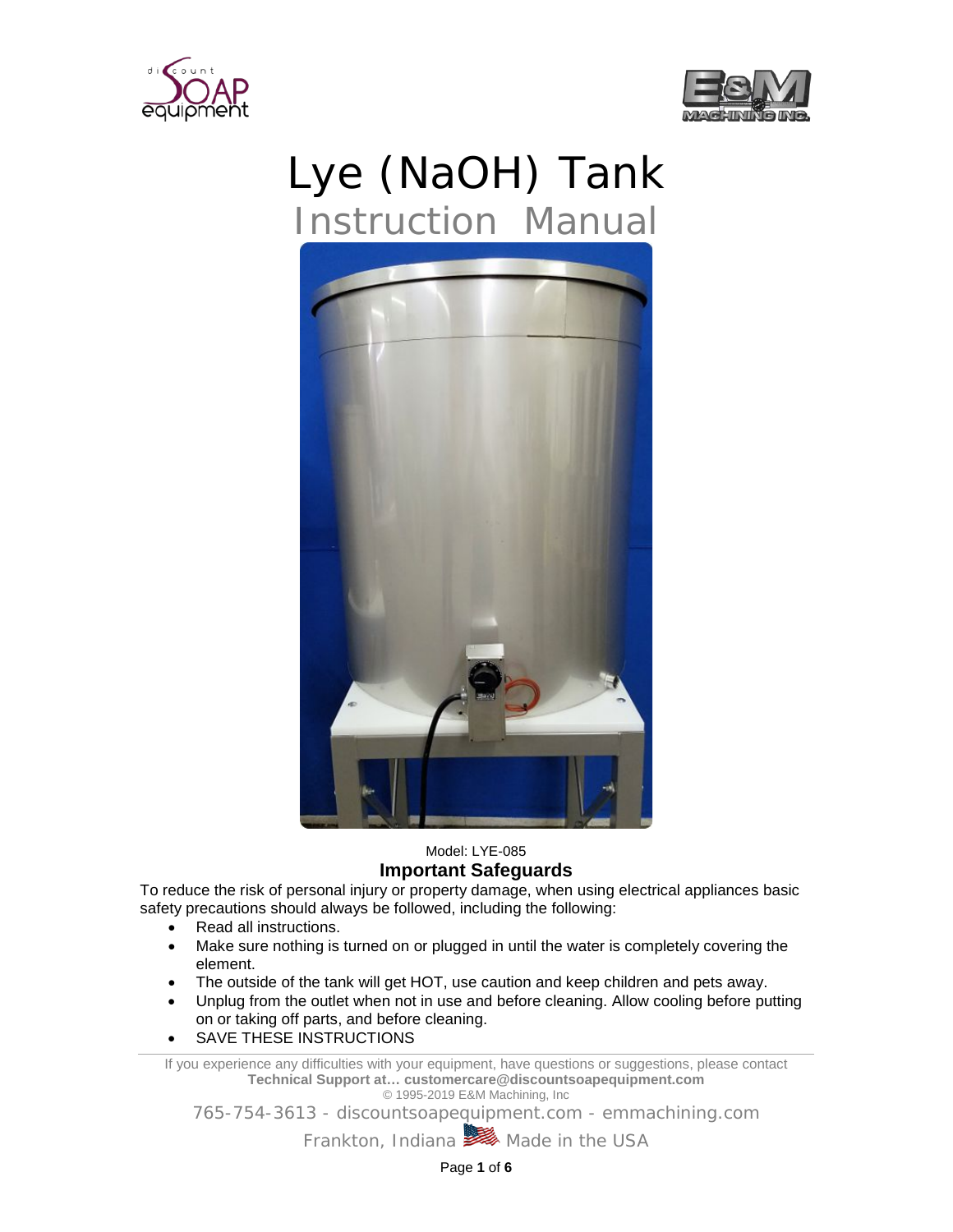



#### **Please read all instructions before attempting to set up or use your Tank.**

**Before using your tank... Scrub it out with soap and water. Put enough water in it to check for leaks. First, heat your tank with just water.**

- The handle for the lid is temporarily fastened to the underside of the lid. Unscrew the two nuts and put the handle on the other side of the lid.
	- o You should have these items attached or included with your tank. Ball Valve Ball Valve Plug (installed) - Heater/Thermostat - Lid & Handle
- The Heater Element and Thermostat have been tested for continuity before being packed.
- Do not use an Extension Cord or Power Strip.
- Consider hiring an Electrician or Plumber to install your tank.

# **DO NOT PLUG IN THE HEATER UNTIL WATER IS COVERING THE ELEMENT. WATER MUST ALWAYS COVER THE ELEMENT!**

#### **WHEN MIXING A NEW BATCH OF SOLUTION ALWAYS UNPLUG THE TANK. LYE BUILDING UP AROUND YOUR ELEMENT BEFORE MIXING WILL BURN IT OUT.**

#### **Heater/Thermostat Installation:**

- Your Heater/Thermostat is supplied with a cord and plug.
	- o 1500 Watt Heaters are 120 volts and use a standard 3-prong plug.
	- o 3000 Watt, Heaters are 220 -240 volt and use an R-30, 30 amp plug.
- If wiring direct to an outlet or electrical panel hire an Electrician.

**International Customers; you will need to use the proper style plug for your country. If you are not sure what is required, consult an electrician.**

- 1. Insert the Heater Tube into the 1 ¼" (32mm) Coupling. There is only one hole this will fit in. Note: the Coupling is a female fitting that is at the bottom of the tank.
- 2. Screw the Heater/Thermostat into the Coupling. The electrical box is substantially attached to the Heater Tube
- 3. Turn the Heater/Thermostat until it is tight and the cord is not at the bottom of the box. See the Picture Below.
- 4. Installing the Capillary Bulb and Tube:
	- o **Carefully!**, uncoil about, **18" (46cm)** of the Capillary Tube. Do not kink or make any sharp bends in it.
	- o Locate the Capillary Tube Hole, which is just left of the Heater Tube & Coupling.<br>
	Slip the Capillary Bulb into the hole and run it all the way in.
	- Slip the Capillary Bulb into the hole and run it all the way in.
	- o Using Sticky Tape, pack this around the Capillary Tube and push it in and around the tube to seal and hold the tube in place.
	- o Carefully coil up the excess Capillary Tube and secure it with a piece of tape or wire tie to the box or the pipe coupling behind the box.

#### **Be very careful when handling the assembly do not bend or kink the Capillary Tube.**

After placing your Capillary Bulb into the inlet, you should attach your coil of Capillary Tubing to the box or to the Pipe Coupling behind the box.

Insert Capillary Bulb into small hole by Heater Element.



If you experience any difficulties with your equipment, have questions or suggestions, please contact **Technical Support at… customercare@discountsoapequipment.com** © 1995-2019 E&M Machining, Inc

765-754-3613 - discountsoapequipment.com - emmachining.com

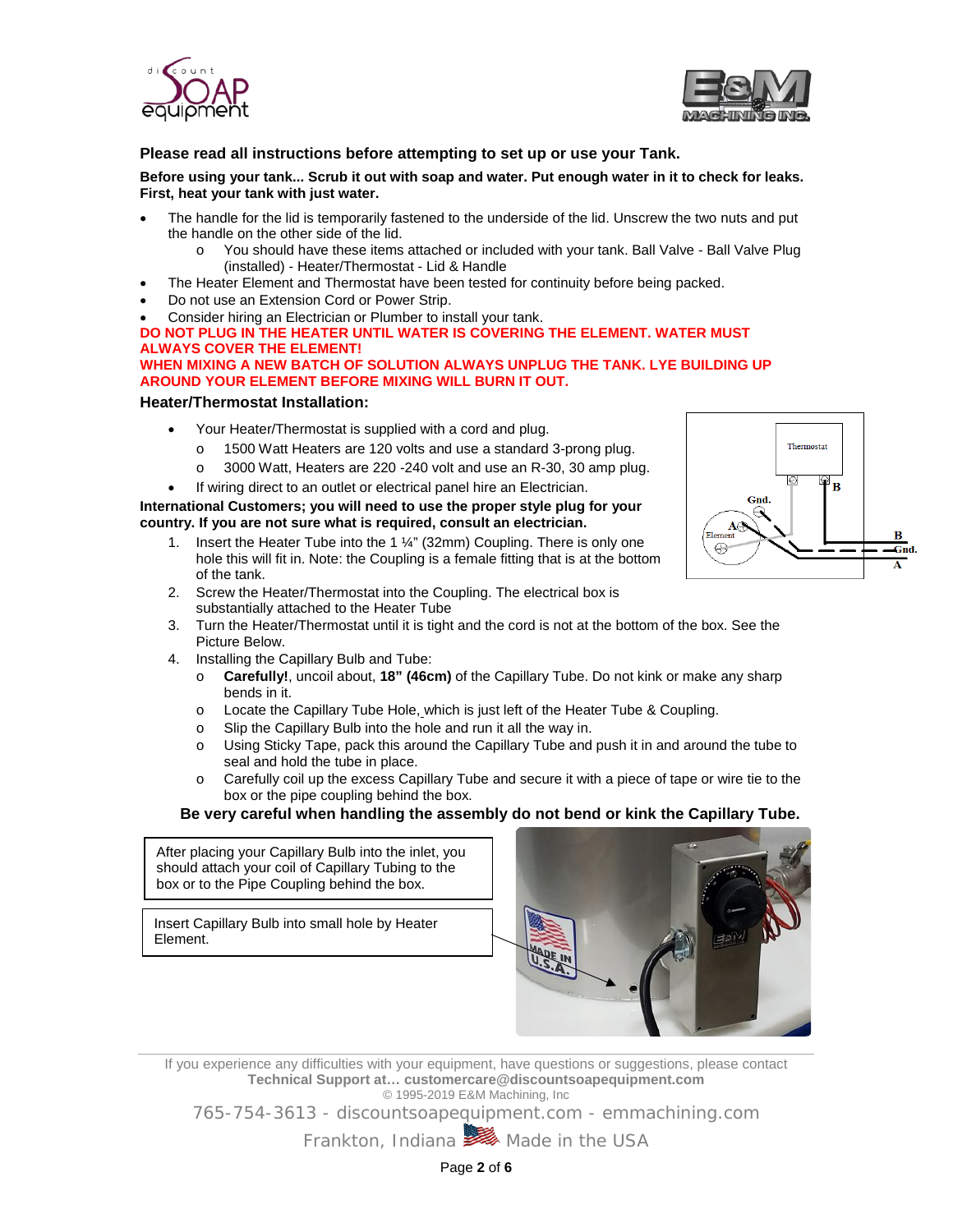



Capillary Bulb goes in this tube next to Heater Tube Pictured inside of tank



#### **Installing the Ball Valve:**

- 1. Screw the pipe nipple into the 3/4" (20mm) coupling, welded to the tank. The pipe nipple is about 3" (76mm) long, with threads on each end with Teflon Tape applied.
- 2. Using a pipe wrench, screw the Outlet Nipple, into the Outlet Coupling.
- 3. Follow the rest of the instructions below.
- 4. Screw the Ball Valve onto the outlet nipple. Using hand pressure only.
- 5. The handle should be up as shown below.



#### **Using Your NaOH Tank:**

#### **Calculating NaOH to Water Amounts:**

- The NaOH Tank is very easy to use. Basically, you just put the desired amount of water in and then add the correct amount of caustic soda and mix.
- The percentage of NaOH (Lye) to water is up to you.

#### **Mixing the Solution:**

- 1. Before you do anything, **< Suit Up > Safety First**.
	- o Put on a Respirator that uses cartridges and filters, specifically for Organic/Acid Vapors.
	- o Use Nitrile Gloves with long cuffs.
	- o Put on a long-sleeve Lab Coat or shirt.
	- o Finally put on a full coverage Face Shield.
- **2. Unplug Your Tank. Do not just turn the thermostat down. That does not turn it completely off.**
- 3. Weigh in your water. This can be done with Tank Scales under the tank or by measuring in, bucket by bucket.

If you experience any difficulties with your equipment, have questions or suggestions, please contact **Technical Support at… customercare@discountsoapequipment.com** © 1995-2019 E&M Machining, Inc

765-754-3613 - discountsoapequipment.com - emmachining.com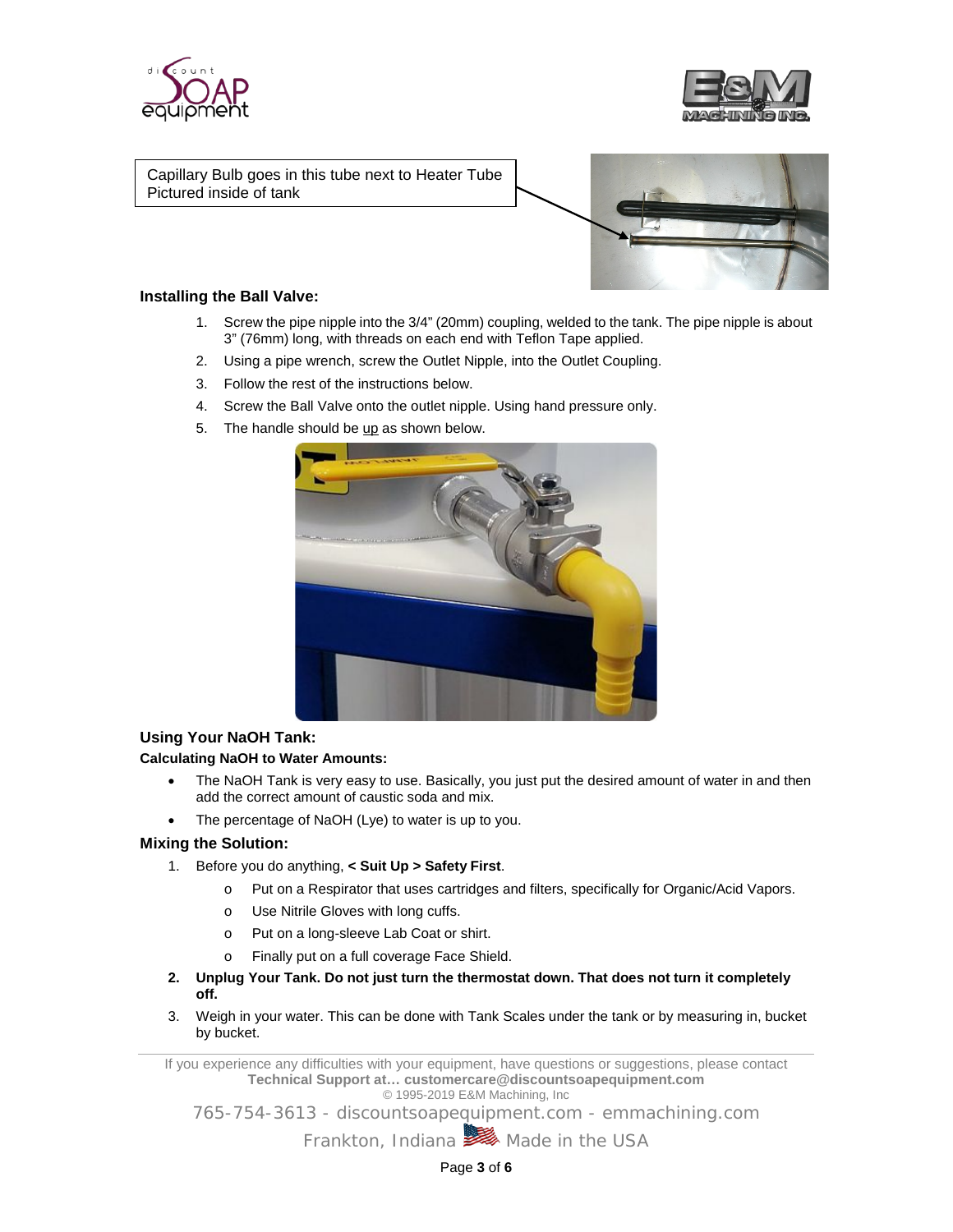



- 4. Now start adding the NaOH. It is easiest to add a little, stir, add more, stir, add more...until complete.
- 5. Use a paddle to stir. When stirring, try not to bang on the heater element too much. Run parallel to the heater element and it will sweep the crystals around in that area and dissolve them.
- 6. It will not take much stirring if using a good grade of NaOH. Food grade will dissolve the quickest.
- 7. Put the lid on and let this sit for about a half-hour, then stir again.
	- a. The lid may seem loose but this is so there will be no chance of damage to your Bulb Seal that surrounds the rim of the tank. This seal works by compression and makes a perfect seal to contain the vapors.
- 8. Repeat Step 6, again.
- 9. Now you can leave it to sit and cool. With this size tank, it will take a long time.

Very important note; keep the lid on at all times when not stirring. If you do not, your water will evaporate and your mixture will end up being lye heavy.

#### **Tips on Using the NaOH Tank:**

- Mix at the end of the day so it will cool and be ready the next day.
- You can place the tank on a Timer. Very handy when your mixture has already cooled. The Timer, for example, can turn the tank on at 5 AM and be ready at 8 AM for the workday.
- **Always** re-stir the tank after it cools and just before using.
- To make sure everything is mixed completely, take a small container, open the Ball Valve and empty about two quarts out. Pour back into the tank and stir.
- Take notes on the cooling times of your NaOH Tank.
- Check the actual temperature of your lye/water solution using a thermometer against the dial reading. Adjust your dial to the setting it needs to be to match your desired temperature of the lye/water solution. Then mark that location on the dial. Dial Indicators may vary a few degrees, depending upon the manufacturer of the dial.

#### **Cautions in using your Tank**

- The Tanks walls can get very hot, be careful.
- Keep the cord out of the way of traffic and do not put where someone might trip over it.
- Keep children away from the tank and electrical components.
- Do not drop water on the control box.
- If you have to move the tank, let it cool and drain it completely.
- **Do not use an Extension Cord or Power Strip.**
- *Safety first!*

If you experience any difficulties with your equipment, have questions or suggestions, please contact **Technical Support at… customercare@discountsoapequipment.com** © 1995-2019 E&M Machining, Inc

765-754-3613 - discountsoapequipment.com - emmachining.com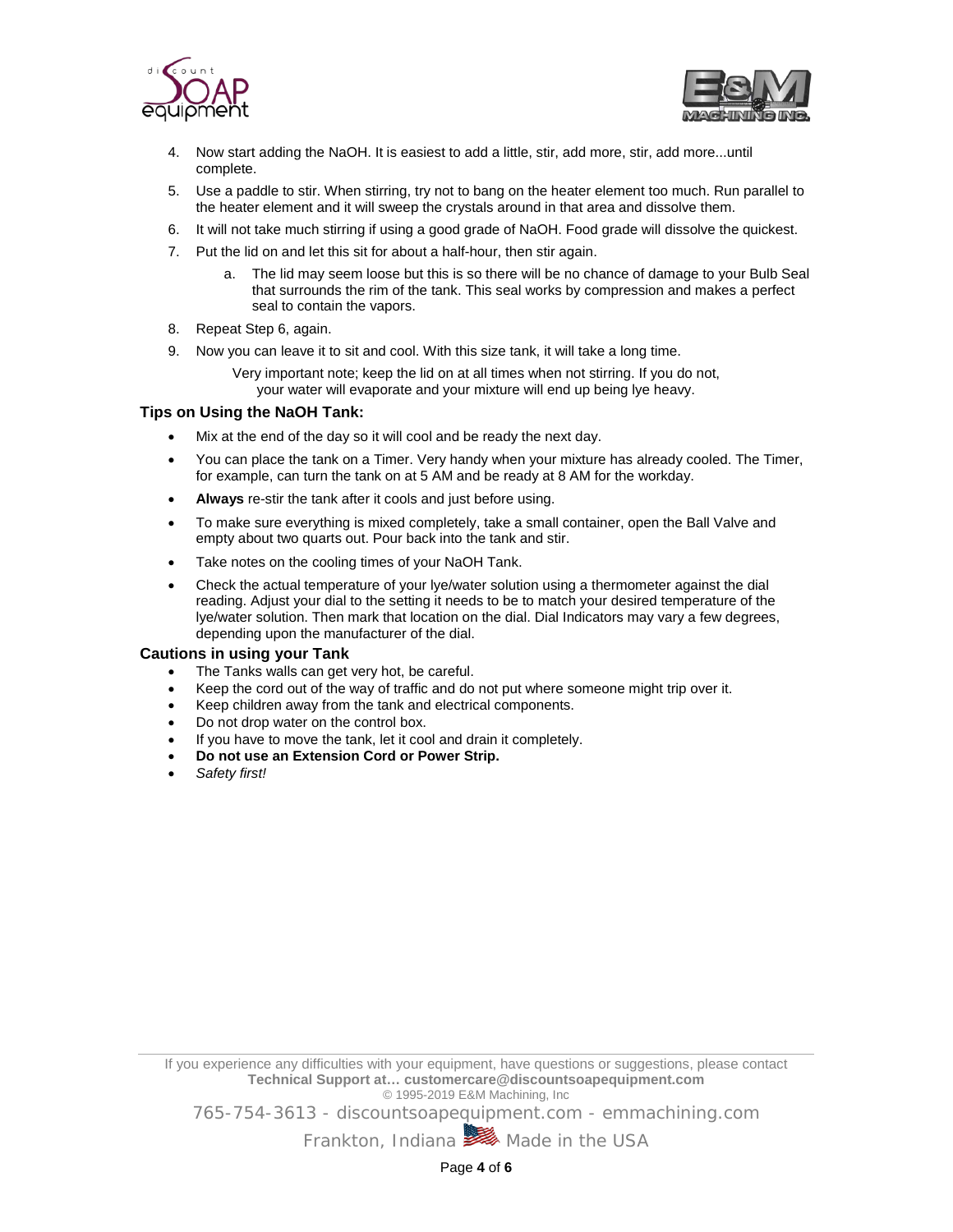



## **Troubleshooting your Tank, if it is not heating:**

- **First, check the following.**
	- Is the unit plugged in?
	- Are the cord and plug in good shape, not cut or damaged?
	- Has the Breaker been tripped or a fuse blown?
	- Have you checked to see if something else that you know works, will work in the outlet?

## **Let's check the Heater/Thermostat box.**

Call an Electrician or Plumber, if you do not know what you are doing. Your tank was tested before shipment, if it is not heating, then it is likely that it is not installed correctly or something in the circuit providing the power is not correct.

## BEFORE TESTING YOUR ELEMENT, UNPLUG YOUR HEATER/THERMOSTAT!

### **Tools needed:**

- Philips screwdriver
- Volt / Ohm meter (Multitester**)**



- Leave the unit on the tank for the first part of the troubleshooting.
- Carefully remove the cover and be very careful with the Capillary Tube. If it gets a Kink you will need a new Thermostat.
- See below on how to remove the cover.
- Before doing anything else, check for loose wires or loose connections.
	- o If you have a loose connection or wire
		- Tighten up the terminal or replace the wire to the terminal and tighten the connection.
		- Replace the cover
		- Check your water
		- Plug in the tank and see if it works. Go to the next step if this doesn't work.

## • **BEFORE GOING TO NEXT STEP, UNPLUG THE HEATER/THERMOSTAT!**

• Disconnect the wires to the heater element.



## **Test 1:**

Test across both element screws. Resistance should read close to the following Ohms.

- $\Box$  1500 watt element, (115V), about 8 to 10 Ohms
- □ 3000 watt element (220-240V), about 16 to 19 Ohms.
- □ 4500 watt element (220-240V), about 11 to 13 Ohms.

If you experience any difficulties with your equipment, have questions or suggestions, please contact **Technical Support at… customercare@discountsoapequipment.com** © 1995-2019 E&M Machining, Inc

765-754-3613 - discountsoapequipment.com - emmachining.com

Frankton, Indiana **Made in the USA** 

Page **5** of **6**